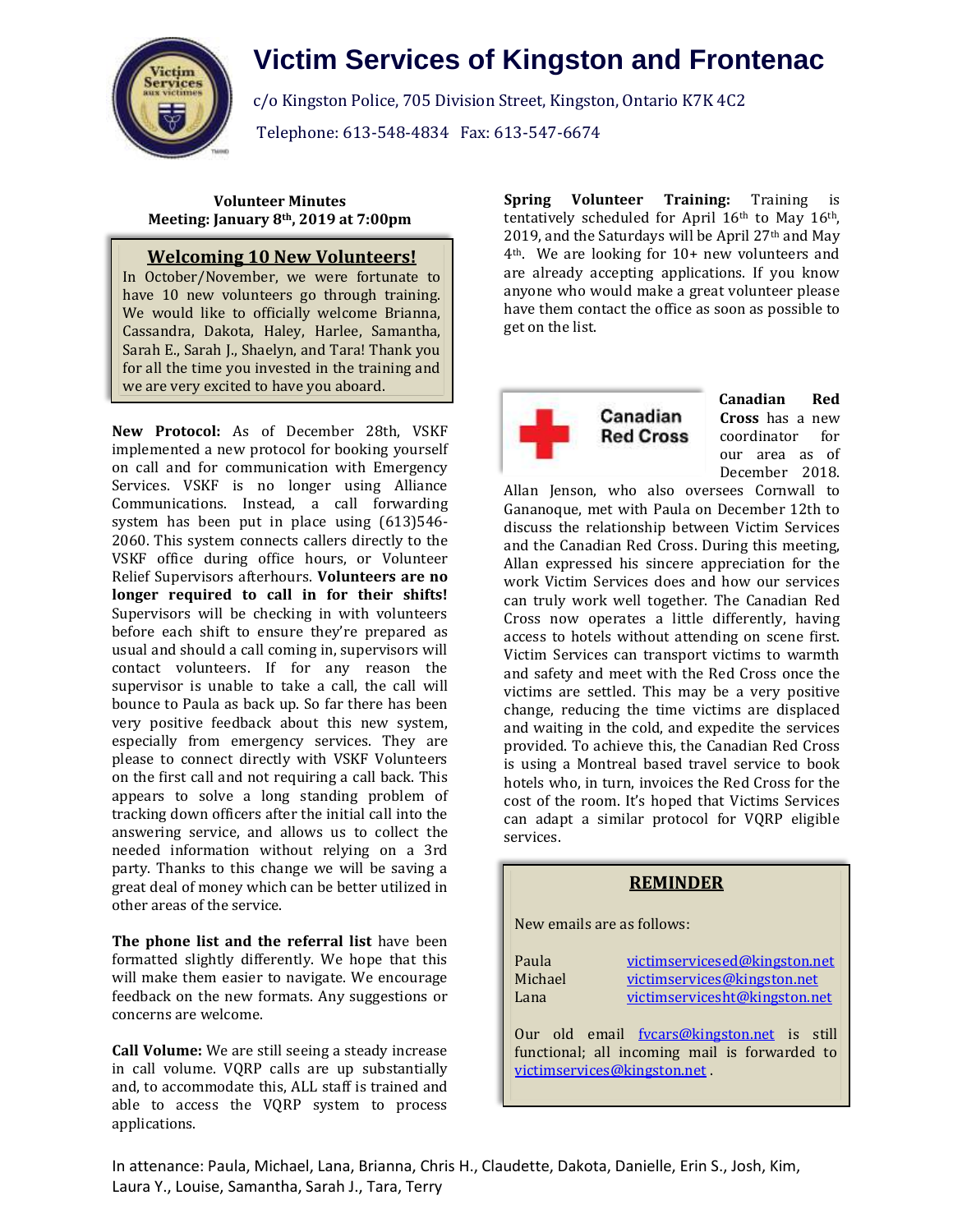### **Initiatives in the Works!**

**Kingston Police/ Victim Services Purchase of Service Agreement:** Currently, Victim Services and Kingston Police are working together to create a Purchase of Service Agreement. Kingston Police will be giving Victim Services staff access to their system to obtain occurrence information from a queue. These calls will be placed there by officers based on their assessment and/or the client's request. This system may be adapted in the future by Kingston Police to auto populate the queue with ALL calls falling under specific codes, and staff will evaluate which occurrences need to be called/responded to based on the synopsis. This could mean a substantial change in call volume. Kingston Police is now in communication with their IT department to adapt the system to accommodate this. It is unknown when these changes will be finished.

**Website/Database**: With the possibility of increased call volume on the horizon, Paula contacted a developer, who assisted neighbouring Victim Services, about building a website and database. This new website/database will help VSKF operate with continued effectiveness while supporting a much larger call volume. The introduction of an online system for Volunteers to submit their reports, an accessible database from remote locations, an online volunteer application process and an online referral system for community agencies would speed up the administration process and allow staff and volunteers to concentrate on what matters most… Victims. The hopes are that this database would give staff and volunteers independent logins to access the appropriate resources and forms from their phones, laptops or tablets. The information that volunteers can access would differ from staff. Staff may access Victim information and view all calls/reports, where as Volunteers may only submit reports and access referral options and the phone list etc. This system is currently being used by other Victim Services and has received a lot of positive feedback. We are hoping to have this new system up and running before September, 2019.



**OTF Seed Grant:** Michael and Paula have been working hard to complete a grant application in hopes of receiving an Ontario Seed Grant. This grant would fund a project to evaluate Victim Services response to the rural community, create a new response system and increase the community's awareness of services available for the rural community. Included in this project is purchase of technology for staff to work/train/respond remotely and further customization to the website/database. Approval/Denial of this grant could take up to 3 months to receive. Pending approval, the start of this project would be July 1, 2019.

**Human Trafficking Update:** Lana spoke of the Grant secured by the Kingston Police to educate and raise awareness in Kingston, Frontenac, L&A area high schools. Timea Nagy-Payne will be hosting a 2 day 'Train the Trainer' workshop instructing participants on how to effectively present the issue of HT to a high school age audience. Workshop has been offered to VSKF employees, school counsellors (public and catholic) and police. Once training is completed we will begin presenting in local high schools.

Lana has been sitting at the Risk Watch Table regularly and been seeing referrals as a result.

Lately we have noticed some clients resurfacing after having taken a hiatus from our care/services. Our HT clients often require more long term support than our usual immediate crisis work and support referrals we're used to providing.

Lana continues to offer to HT based presentations to interested groups/agencies. We have an upcoming presentation scheduled for the Kingston Rotary Club January 31st and Youth Diversion's SNAP and ACE program youth.

# **NEXT VOLUNTEER MEETING:**

## **Tuesday, February 12, 2019**

**7:00pm**

### **Kingston Police Community Room**

**Speaker: Allan Jenson, Coordinator**

**Canadian Red Cross**